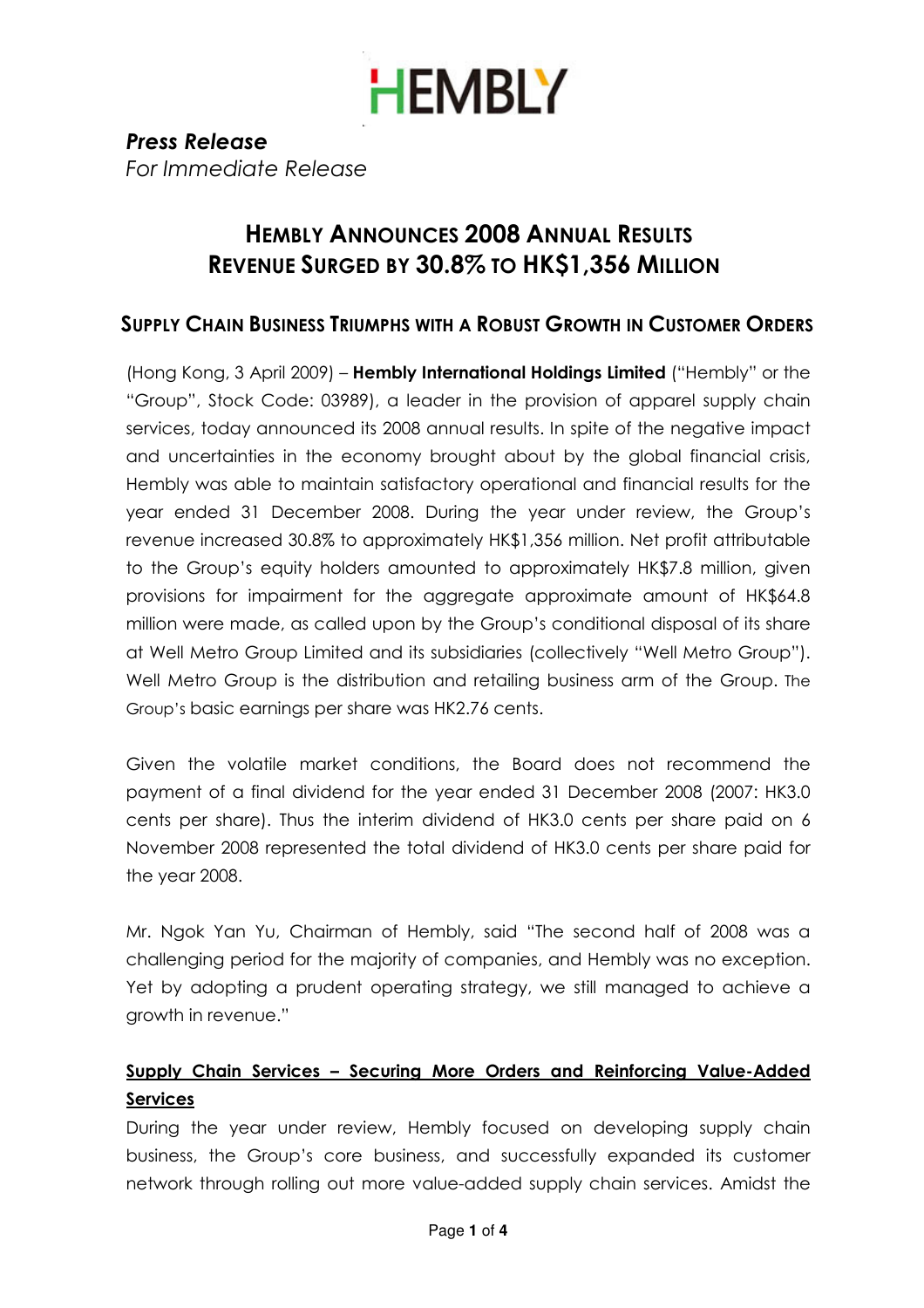## **HEMBLY**

current market downturn, European brands are turning to Asian suppliers who can provide one-stop supply chain services at a competitive price. With an established track record in China's sourcing/supply chain market, Hembly possesses a comparative advantage over its peers in meeting the demands of luxury brands which are becoming increasingly cost-conscious. Hence, the Group enjoyed a robust increase in orders from both existing and new customers in 2008.

At the end of 2008, the Group's revenue for supply chain services reached approximately HK\$1,094.9 million, representing an increase of approximately 19.9%, as compared to previous financial year, which accounted for approximately 80.7% of the Group's revenue. The increase in revenue was mainly due to an upsurge of supply chain services provided by the Group to its branded customers' PRC distribution network and to PRC import and export clients.

Hembly's dual operation model, which combines outsource production management and in-house manufacturing, has allowed the Group to ride the global credit crunch storm. This model has enabled the Group to offer a wide array of products at a much lower cost.

In times of financial turmoil, stringent production cost control and strong sourcing capabilities become the key to success. Hembly's scalability and extensive PRC sourcing networks have increased the Group's operational efficiencies and reduced its sourcing cost. In response to rising material costs, Hembly has actively increased the sourcing of raw materials from China, whilst supplementing these materials via advanced technologies acquired from Europe.

In view of the current market situation, the Chinese government has announced a further increase in export rebate rates in the second half of 2008 to boost the industry. It is expected that Hembly will largely benefit from the new regulations in this year.

### Distribution and Retailing Businesses – Realigning Resources to Focus on Principal Business Development

During the year under review, revenue for the Group's distribution and retailing businesses totaled approximately HK\$261.6 million, recording a growth of approximately 111.7%, as compared to last year and this accounted for approximately 19.3% of the Group's revenue. Gross margin reached approximately 46.1%.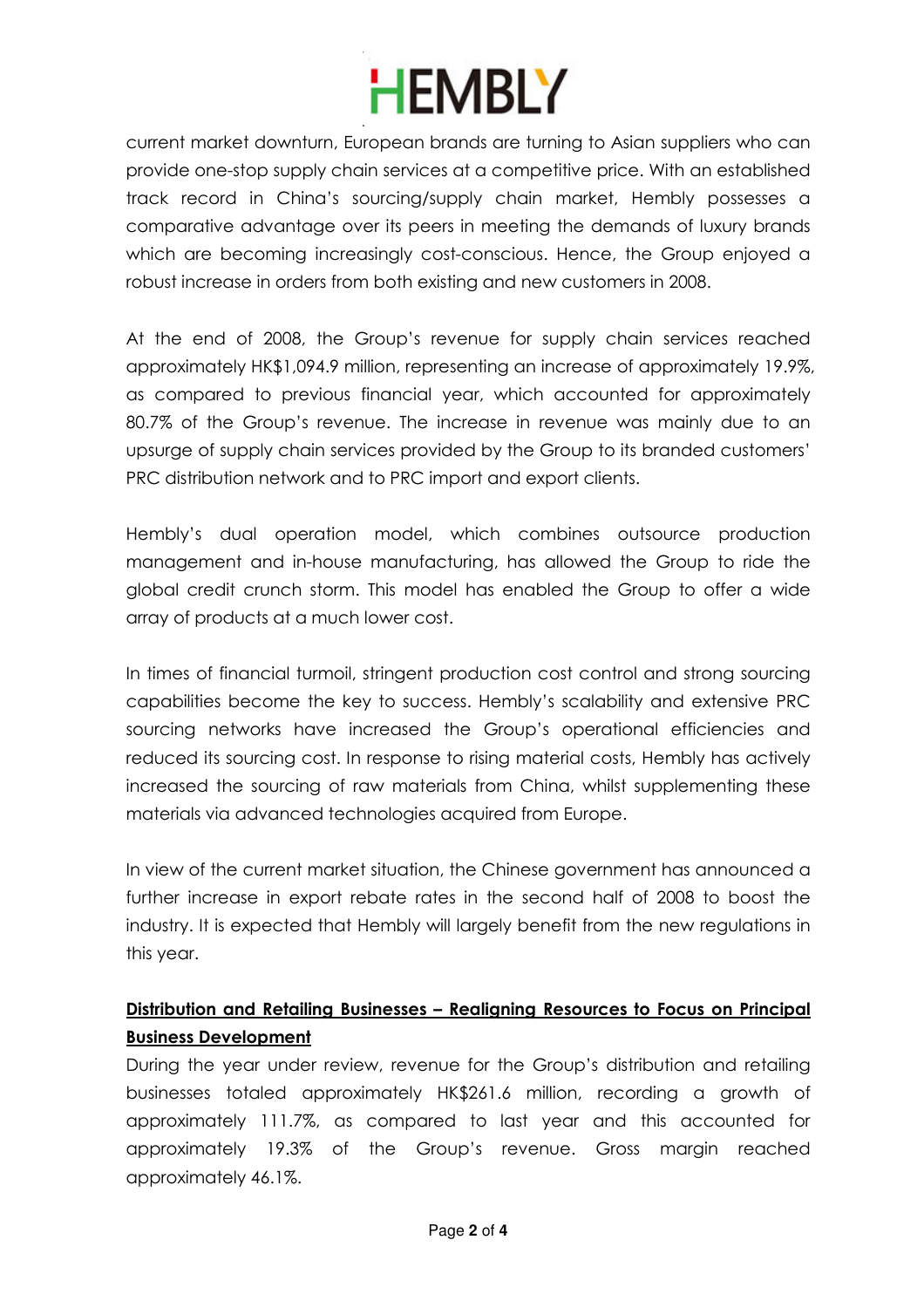# **HEMBLY**

To better allocate resources, Hembly purchased, in the first half of 2008, from Stonefly its 50% shareholding in the 50:50 Stonefly joint venture and sold its 50% shareholding within the Lotto joint venture to Lotto. The gain on disposal of the Lotto joint venture accrued to the Group was approximately HK\$15.1 million. The Group has, as of 1 January 2009, sold its 50% shareholding in the 50:50 Sisely joint venture back to Benetton S.p.A.

During the year under review, the gross margin of the Sisley joint venture, Stonefly and Moschino is approximately 55.3%, 48.8% and 58.6% respectively.

Looming economic slowdown spells threats to luxury and affordable luxury retail markets. In order to exercise stringent control of financial resources at hand and concentrate resources on growing supply chain business, the number one contributor to the Group's financial and operation performance, the Group entered into a conditional sale and purchase agreement with Primewill Investments Limited ("Primewill"), an associate of New World Development Company Limited, pursuant to which the Group conditionally disposed to Primewill its share at Well Metro Group Limited, the investment holding company which holds the subsidiaries engaged in business of distribution and retailing of apparel and accessories in the PRC for an aggregate cash consideration of HK\$100,000,000. Subject to the approval of independent shareholders and all necessary approvals from the relevant government authorities, the aforesaid conditional disposal is expected to complete by the end of May 2009.

The net proceeds from the conditional disposal will enhance the liquidity of the Group and enable the Group to focus on its principal engagement in the provision of supply chain services for apparel and accessories to international brand apparel makers.

"The economic downturn has no doubt created a challenging operating environment. However, we believe this is at the same time the driving force for us to operate in a more prudent principle, to better allocate our resources and to adopt a stringent cost control system. As our supply chain services remain the main pillar behind the Group's success, we will continue to focus our resources and manpower to maximize our competitiveness in this area. Riding on Europe's outsourcing trend, our leading supply chain services will continue to achieve satisfactory results despite severe business environment in the coming year.